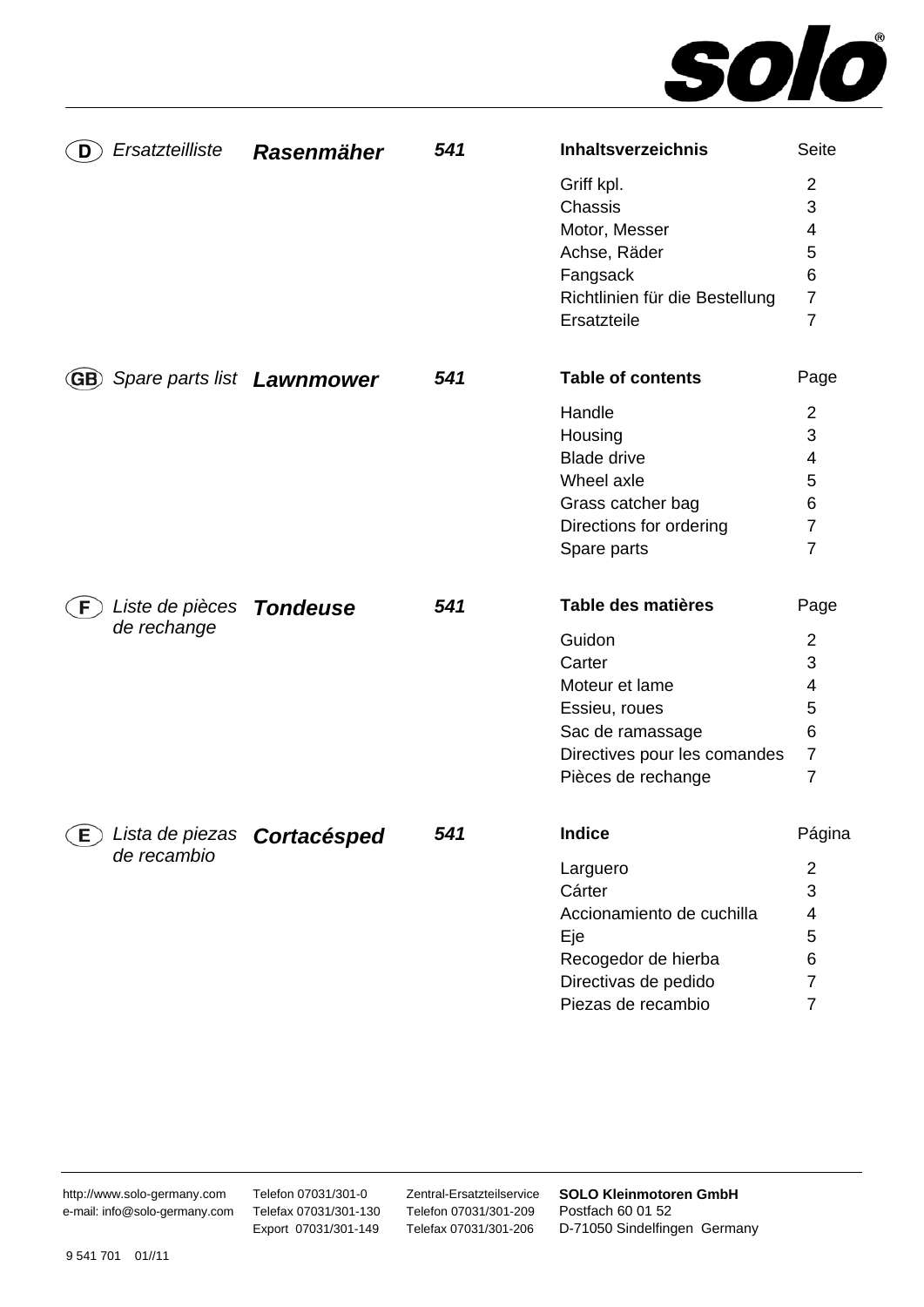







| Bild-Nr.<br>Pos.-No.<br>No.Pos.<br>Pos.-No. | Bestell-Nr.<br>Order-No.<br>No. de Cde<br>IRef.-Nr. | Menge<br>Quantity<br><b>Nombres</b><br>Cantidad | Griff kpl.          | <b>Handle</b>    | Guidon                | Larguero                         |
|---------------------------------------------|-----------------------------------------------------|-------------------------------------------------|---------------------|------------------|-----------------------|----------------------------------|
|                                             | 770015820                                           |                                                 | Blechschraube       | Screw            | Vis Parker            | Tornillo roscachapa              |
| $\overline{2}$                              | 774940105                                           |                                                 | Lager               | Bearing          | <b>Support Etrier</b> | Cojinete                         |
| 3                                           | 774317014                                           |                                                 | Schaltbügel         | Bail arm         | Etrier de commande    | Asa de cambio                    |
| 4                                           | 775000022                                           |                                                 | Griffoberteil       | Upper handle     | Manchon supérieur     | Manillar superior                |
| 5                                           | 770012625                                           | 3                                               | <b>PT-Schraube</b>  | Screw            | Vis                   | Tornillo                         |
| 6                                           | 775000050                                           |                                                 | Schalter Typ 02     | Switch           | Interrupteur          | Interrupror tipo 02              |
| $\overline{7}$                              | 774935105                                           |                                                 | Schelle             | Clamp            | Collier de maintien   | Abrazadera                       |
| 8                                           | 774901101                                           | 2                                               | Verbindungsschraube | Screw            | Vis tête bombé        | Tornillo de unión                |
| 9                                           | 774907338                                           |                                                 | Kabelknickschutz    | Antikink         | Protection câble      | Protector repliege               |
| 10                                          | 0094293                                             | 2                                               | Sterngriff          | <b>Handwheel</b> | Ecrou moleté          | Asa asterisco                    |
| 11                                          | 775000125                                           |                                                 | Griffunterteil      | Lower handlebar  | Manchon inférieur     | Manillar inferior                |
| 12                                          | 5074147                                             |                                                 | Zugentlastung       | Cable guide      | Support câble         | Descarga de<br>tracción de cable |
| 13                                          | 774950307                                           | 2                                               | Kabelschelle        | Cable clip       | Colier de câble       | Sujetacables                     |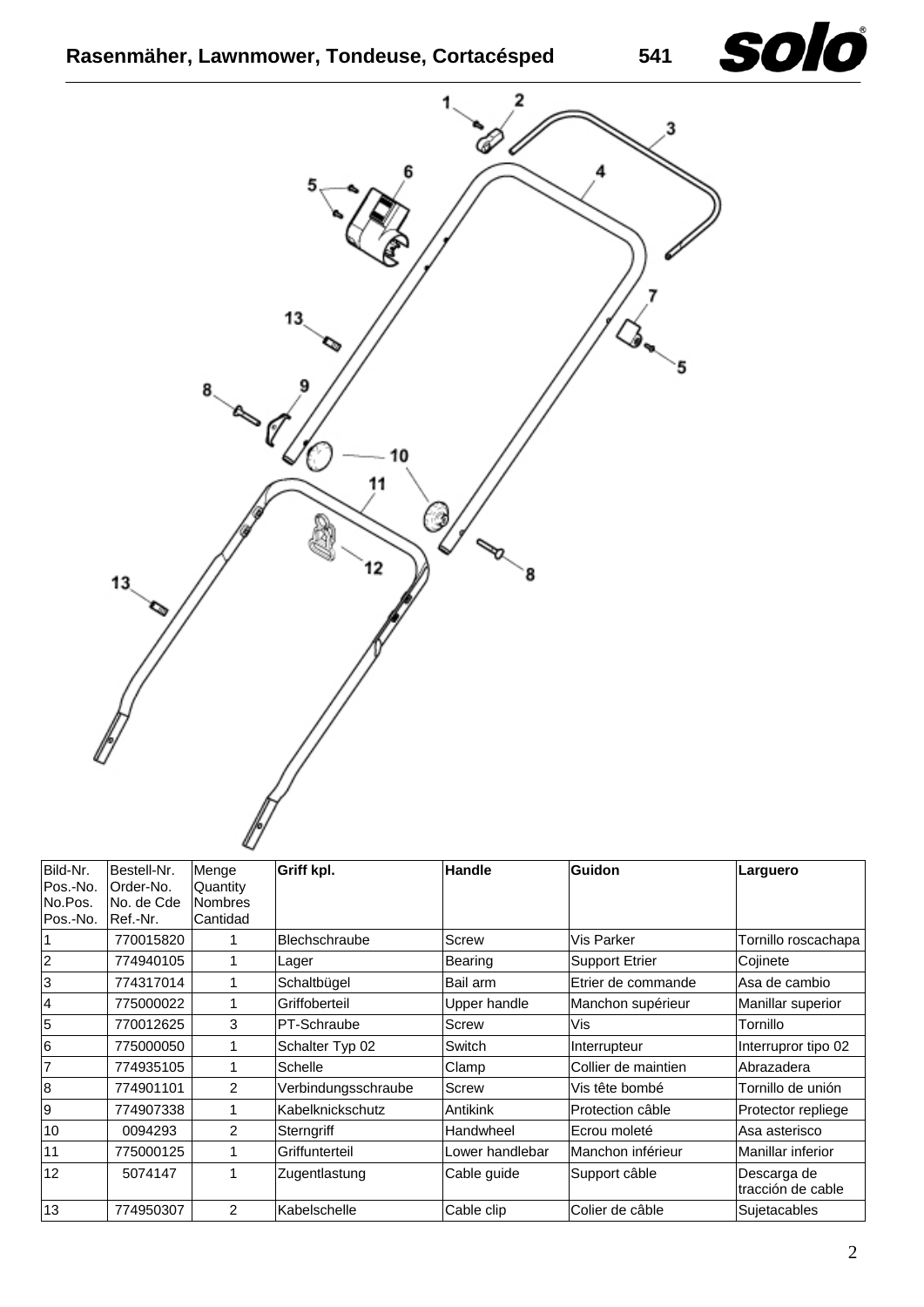# **Rasenmäher, Lawnmower, Tondeuse, Cortacésped 541**



| Bild-Nr.<br>Pos.-No.<br>No.Pos.<br>Pos.-No. | Bestell-Nr.<br>Order-No.<br>INo. de Cde<br>Ref.-Nr. | Menge<br>Quantity<br><b>Nombres</b><br>Cantidad | <b>Chassis</b>                   | <b>Housing</b>  | <b>Carter</b>       | <b>Cárter</b>                |
|---------------------------------------------|-----------------------------------------------------|-------------------------------------------------|----------------------------------|-----------------|---------------------|------------------------------|
| 100                                         | 770012643                                           | $\overline{2}$                                  | PT-Schr.K60x30/20                | Screw           | Vis                 | Tornillo K60x30/20           |
| 101                                         | 774907306                                           | 1                                               | Tragegriff                       | Carrying handle | Poignée             | Asa portador                 |
| 102                                         | 775000309                                           | 1                                               | Abdeckhaube 541                  | Shrouding cover | Capot moteur        | Cubierta 541                 |
| 103                                         | 775000304                                           | 1                                               | Schutzklappe                     | Rear flap       | Déflecteur          | Tapa trasera                 |
| 104                                         | 775000202                                           | 1                                               | Marke                            | Label           | Autocollant         | Etiqueta                     |
| 105                                         | 774970033                                           | $\overline{2}$                                  | Handrad M8 kpl.                  | Handwheel       | Vis de Manchon      | Volante compl. M8            |
| 106                                         | 770012631                                           | 8                                               | PT-Schr.K50x25                   | Screw           | <b>Vis</b>          | Tornillo K50x25              |
| 107                                         | 774970344                                           | 1                                               | Abdeckung rechts                 | Cover right     | Recouvrement droit  | Cubierta derecha             |
| 108                                         | 770016410                                           | $\overline{2}$                                  | 4kt-Mutter M8                    | <b>Nut</b>      | Ecrou carré         | Tuerca cuadrada M8           |
| 109                                         | 774907106                                           | 1                                               | Schenkelfeder                    | Leg spring      | Ressort             | Muelle de apriete            |
| 110                                         | 775000938                                           | 1                                               | Chassis                          | Chassis         | Chassis             | Chasis                       |
| 111                                         | 774970348                                           | 1                                               | Abdeckung links                  | Cover left      | Recouvrement gauche | Cubierta izquierda           |
| 112                                         | 774949338                                           | 1                                               | Hülse                            | Bush            | Douille             | Casquillo                    |
| 113                                         | 774961313                                           | 2                                               | Stützschale hinten               | Shell           | Coussinet           | Cubierta de apoyo<br>trasera |
| 114                                         | 774968324                                           | 1                                               | Keilriemenabdeckung V-belt cover |                 | Recouvrement        | Capote de correa             |
| 115                                         | 774907316                                           | 2                                               | Achsclip schwarz                 | Axle clip       | Clips d'essieu      | Pinza de eje                 |
| 116                                         | 775000102                                           | 1                                               | Luftführungsgitter               | Flat grid       | Grille d'aération   | Rejilla de ventilación       |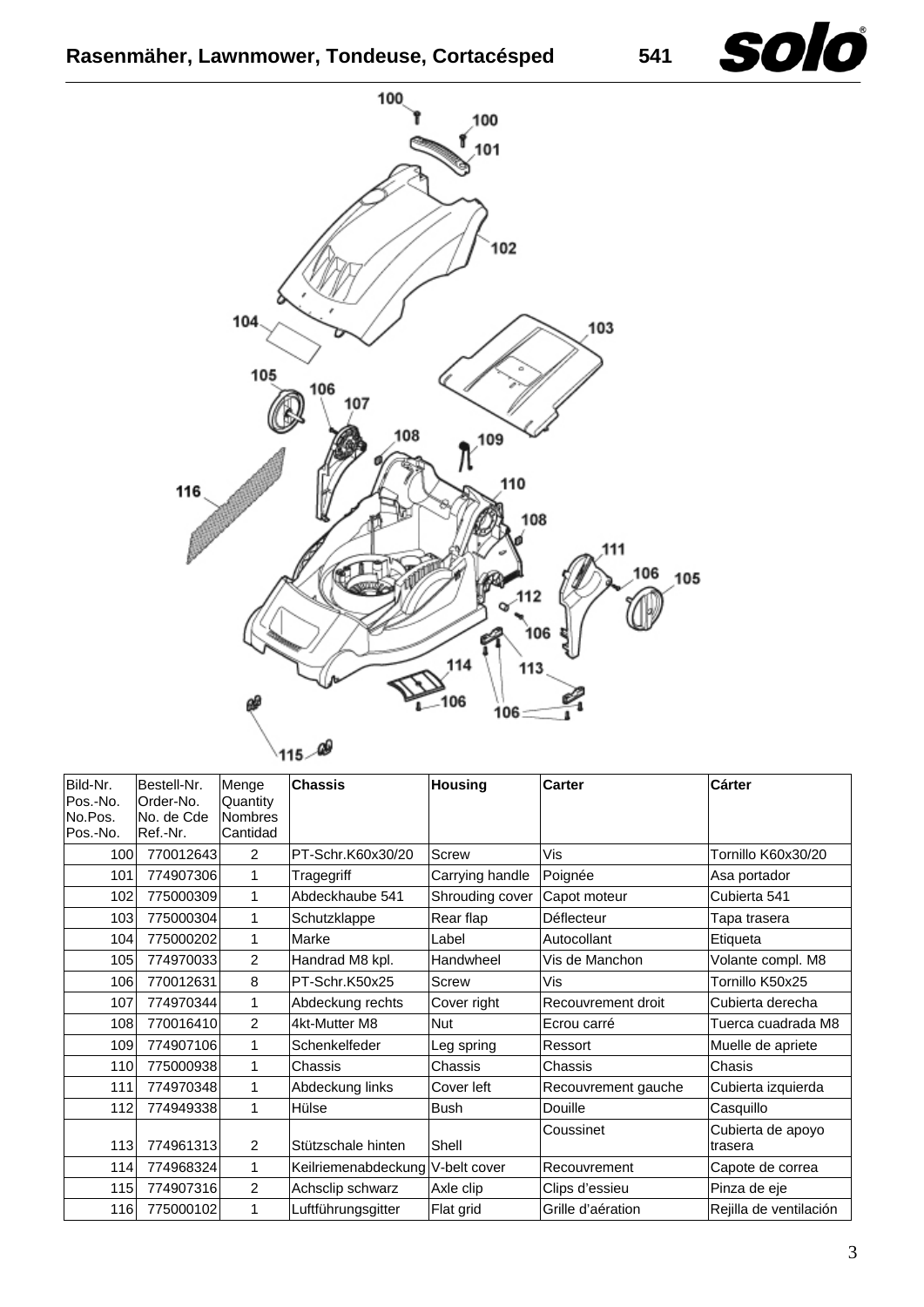





| Bild-Nr.<br>Pos.-No.<br>No.Pos.<br>Pos.-No. | Bestell-Nr.<br>Order-No.<br>No. de Cde<br>Ref.-Nr. | Menge<br>Quantity<br><b>Nombres</b><br>Cantidad | <b>Motor, Messer</b>   | <b>Blade drive</b> | Moteur, lame        | Accionamiento de<br>lcuchilla |
|---------------------------------------------|----------------------------------------------------|-------------------------------------------------|------------------------|--------------------|---------------------|-------------------------------|
| 200                                         | 774970314                                          | 1                                               | Luftführungshaube      | Cover              | Recouvrement moteur | Cubierta guía de aire         |
| 201                                         | 770012638                                          | 4                                               | PT-Schr.K60x22 Torx    | Screw              | Vis torx 6x22       | Tornillo torx K60x22          |
| 202                                         | 771116000                                          | 1                                               | Motor 1600W            | Motor              | Moteur 1600W        | IMotor 1.600W                 |
| 203                                         | 771116030                                          | 1                                               | Kondensator 25µF       | Condensator        | Condensateur        | Condensador 25µF              |
| 204                                         | 771147100                                          | 1                                               | Luftführungsmanschette | Air<br>conduction  | Guidage d'air       | Guía de aire                  |
| 205                                         | 770016410                                          | $\mathfrak{p}$                                  | 4kt-Mutter M8          | Nut                | Ecrou carré         | Tuerca cuadrada M8            |
| 206                                         | 774970036                                          | 1                                               | Lüfter, mit Buchse     | Ventilator         | Turbine             | Ventilador c/ casquillo       |
| 207                                         | 770010403                                          | 1                                               | 6kt-Schr.M8x25         | Screw              | Vis 6P M8x25        | Turnillo hexagonal<br>M8x25   |
| 208                                         | 774970400                                          | 1                                               | Messerbalken VI 40 FM  | Blade              | Lame                | Cuchilla VI 40 FM             |
| 209                                         | 777101376                                          | 2                                               | 6kt-Schr.M8x16         | Screw              | Vis 6P M8x16        | Tornillo hexagonal<br>M8x16   |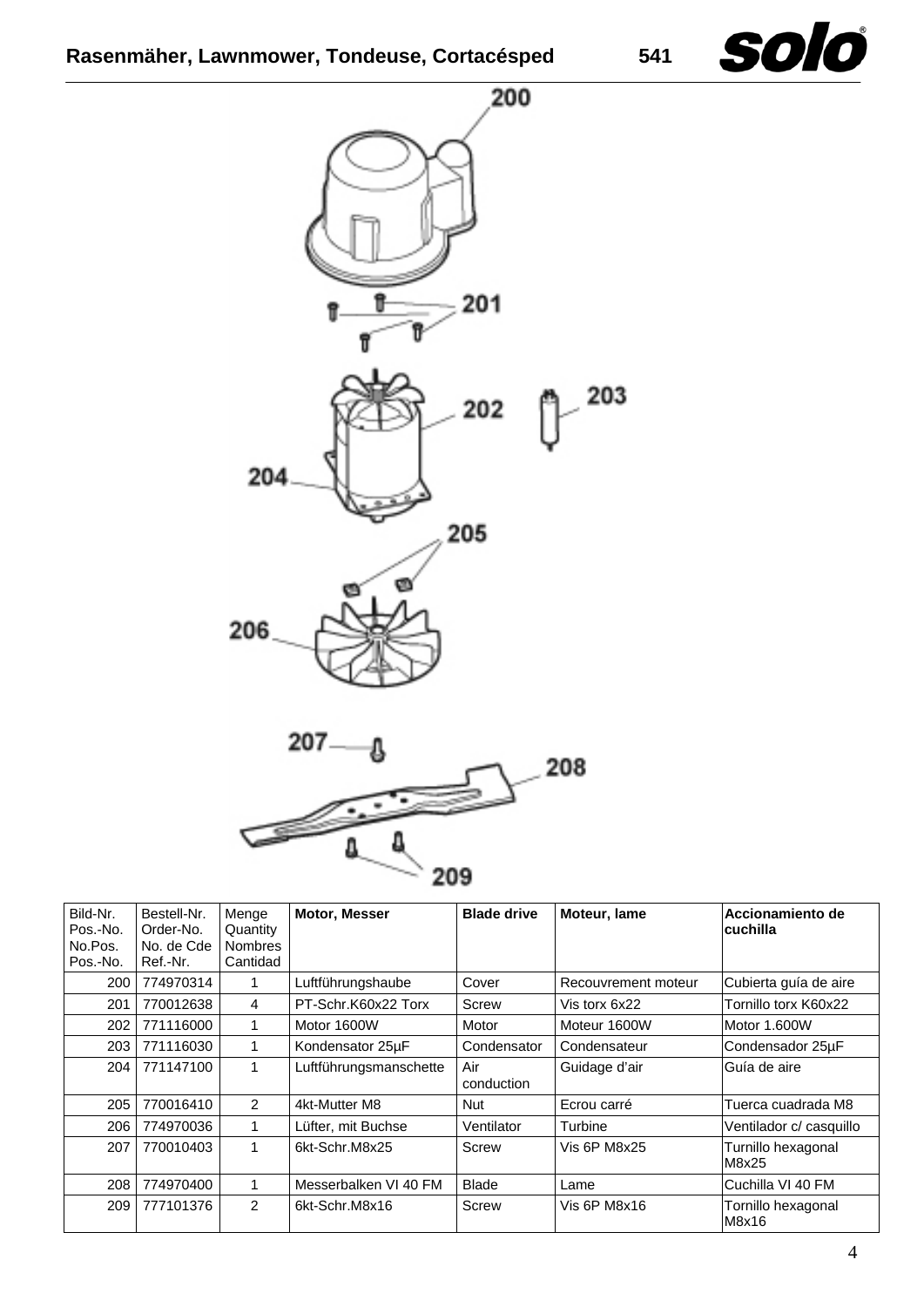solo



| Bild-Nr. | Bestell-Nr. | Menge          | Achse, Räder           | Wheel axle                | Essieu, roues      | Eje                |
|----------|-------------|----------------|------------------------|---------------------------|--------------------|--------------------|
| Pos.-No. | Order-No.   | Quantity       |                        |                           |                    |                    |
| No.Pos.  | No. de Cde  | <b>Nombres</b> |                        |                           |                    |                    |
| Pos.-No. | Ref.-Nr.    | Cantidad       |                        |                           |                    |                    |
|          |             |                | Deckel für Rad         |                           | Enjoliveur Ø200    | Cubierta ø200      |
| 300      | 775000537   | $\overline{2}$ | Ø200                   | Hub cap ø200              |                    |                    |
|          |             |                |                        | Speedfix                  | Clips dentée       | Cierre rápido      |
| 301      | 770020700   | 4              | Schnellbefestiger      | retainer                  |                    |                    |
| 302      | 774970059   | 2              | Rad Ø200 kpl.          | Wheel $\varnothing$ 200   | Roue Ø200          | Rueda Ø200         |
| 303      | 770017074   | 4              | Scheibe 12,4x22x3      | Washer                    | Rondelle 12,4x22x3 | Arandela 12,4x22x3 |
| 304      | 774970046   | 1              | Hinterachse            | Back axle                 | Essieu arrière     | Eje trasero        |
| 305      | 774970318   | 2              | <b>Hebelverbinder</b>  | Connector                 | Axe                | <b>Broche</b>      |
| 306      | 774980324   | 1              | Verbindungsstange      | Connecting rod            | Barre de liaison   | Barra de conexión  |
| 307      | 774605058   | 2              | Rad Ø170 kpl.          | Wheel $\varnothing$ 170   | Roue Ø170          | Rueda ø170         |
| 308      | 774970112   | 1              | Zugfeder               | Tension spring            | Ressort            | Muelle de tracción |
| 309      | 774970326   | 1              | Verstellhebel 40er     | Lever                     | Levier de réglage  | Palanca de ajuste  |
| 310      | 774970044   | $\mathbf{1}$   | Vorderachse            | Front axle                | Essieu avant       | Eje delantero      |
| 311      | 775000536   | 2              | Deckel für Rad<br>Ø180 | Hub cap $\varnothing$ 180 | Enjoliveur Ø180    | Cubierta ø180      |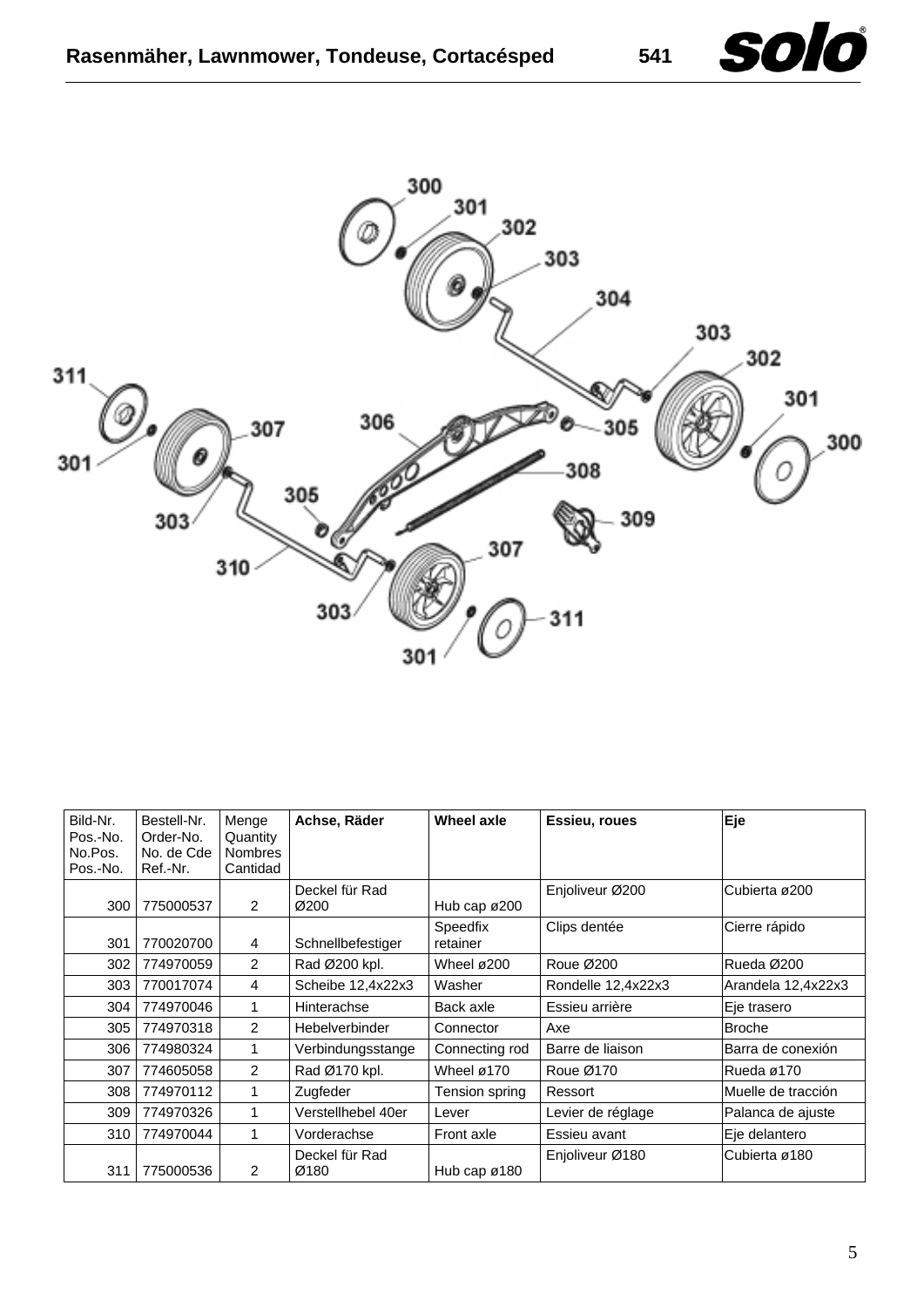



| Bild-Nr.<br>Pos.-No.<br>No.Pos.<br>Pos.-No. | Bestell-Nr.<br>Order-No.<br>No. de Cde<br>Ref.-Nr. | Menge<br>Quantity<br><b>Nombres</b><br>Cantidad | Fangsack             | Grass catcher bag              | Sac de ramassage     | Colector de<br>hierba |
|---------------------------------------------|----------------------------------------------------|-------------------------------------------------|----------------------|--------------------------------|----------------------|-----------------------|
| 400                                         | 775000341                                          |                                                 | Fangsacktuch         | Catcher bag cloth              | Sac de ramassage     | Tela de recogedor     |
| 401                                         | 774970034                                          |                                                 | Fangsackgestell kpl. | Grass collector frame Armature |                      | Bastidor de recogedor |
| 402                                         | 774921309                                          | 2                                               | Sicherungsriegel     | Locking bar                    | Clips de verroullage | Cerrojo de seguridad  |
| 403                                         | 774970312                                          |                                                 | Schütte              | Chute                          | Support bac          | Vertedor              |
| 404                                         | 774970319                                          |                                                 | Mundstück            | Mouth piece                    | Collecteur           | Boquilla              |